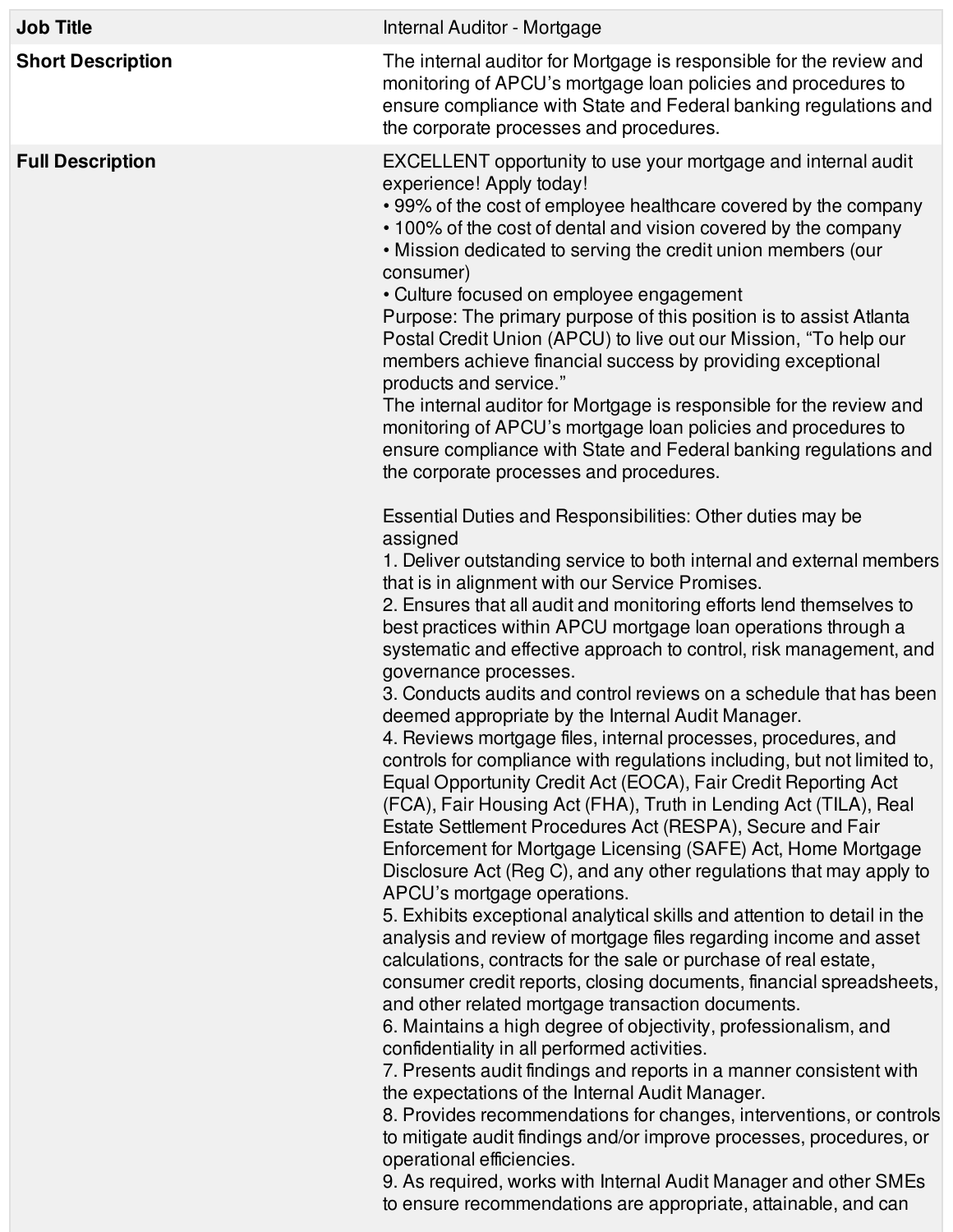readily be implemented.

10. As needed, identifies effective stop-gap measures to mitigate risks and concerns in situations wherein the need is for a more robust or long-range solution.

11. On a quarterly basis, reviews the Loan Application Register (LAR) and ensures compliance with the Home Mortgage Disclosure Act (HMDA) and other associated compliance areas.

12. As required, works with, collaborates with, and tactfully interacts with other departmental leaders outside of the mortgage area to complete tasks, perform audits, or formulate risk assessments or recommendations.

13. As needed by the Internal Audit Manager, completes other APCU internal audit related work outside of mortgage assignments.

14. Demonstrates excellent oral and written communication skills 15. Exhibits exceptional problem-solving skills in the performance of

all audit related tasks.

16. Attend ongoing training as needed, including on and off-site workshops and webinars to maintain a high level of knowledge related to the mortgage industry, rules, and regulations.

17. Complies with all aspects of BSA/AML and OFAC regulations as they relate to this position.

18. The ability to travel overnight less than 5%.

19. Other duties as assigned.

Supervisory Responsibilities: No direct reports. Provides guidance of day-to-day task through indirect reporting relationships, through a matrixed management approach, under the direction of a manager, and through the ability to collaboratively interact with internal and external partners.

Qualification Requirements: To perform this job successfully, an individual must be able to perform each essential duty satisfactorily. The requirements listed below are representative of the knowledge, skill and/or ability required. Reasonable accommodations may be made to enable individuals with disabilities to perform the essential functions.

REQUIRED Education and/or Experience:

• A Bachelor's degree in Business, Business Administration, Finance, Accounting, Auditing, or other related field of study

• 3 years of work experience within the financial services industry

• Prior experience working with Mortgagebot and PentenaMK or similar mortgage software and internal audit software

PREFFERED Education and/or Experience:

- 3 years specific as an internal auditor for the mortgage industry
- Prior experience using Symitar software
- Compliance Certification(s)
- Internal Audit Certification
- Mortgage Lending Experience
- Credit Union Experience

Physical Job Requirements:

Must be physically able to operate a variety of automated office machines such as calculator, computer, printer, facsimile, telephone, copier, etc. Must be able to stand, bend and stoop as needed. Must